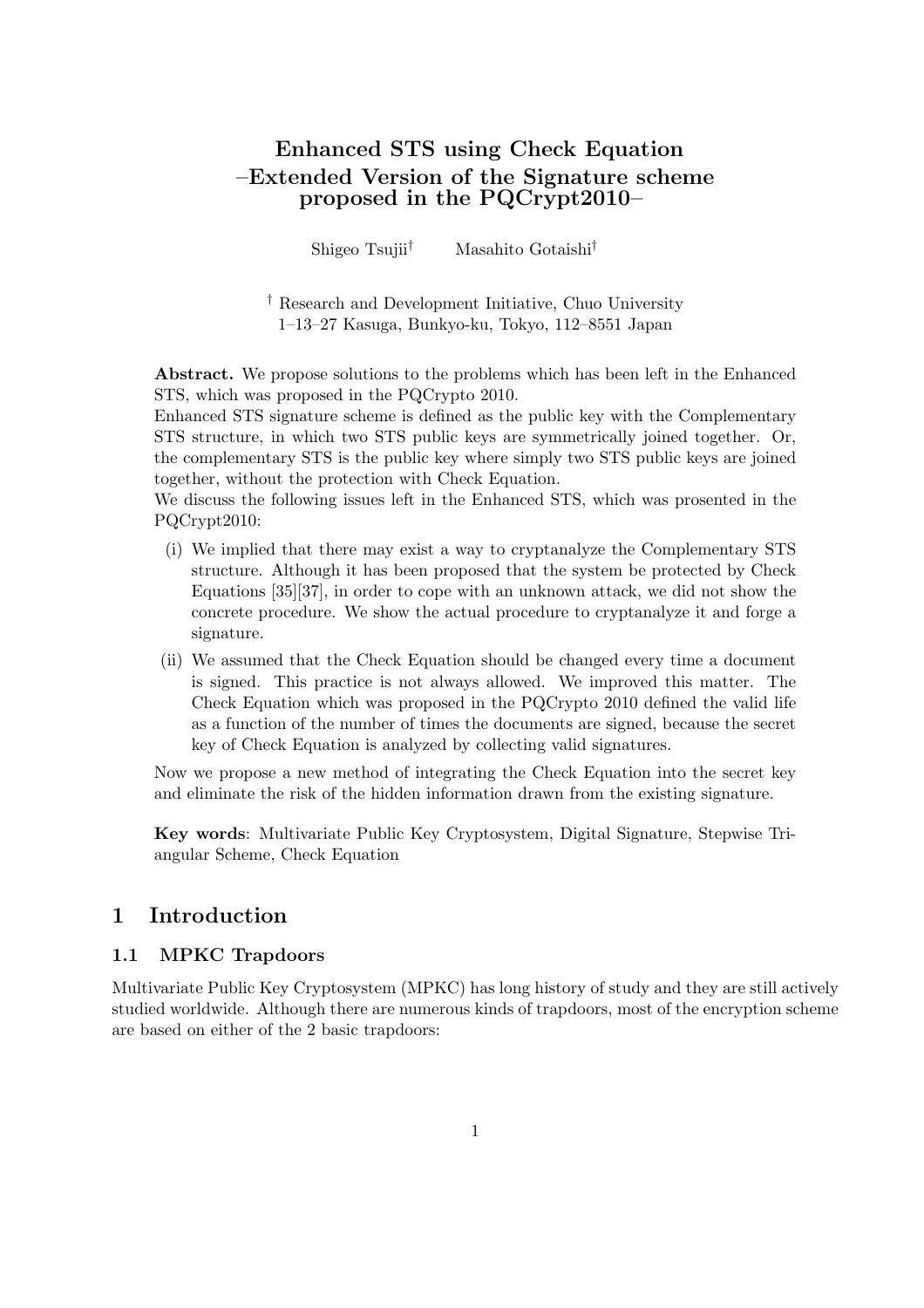- (i) MI-HFE Trapdoor (Matsumoto, Imai, Patarin)
	- The development of the first MPKC in the world had been launched around 1983 by Matsumoto and Imai [1]. The new cryptosystem, which is widely known as "Matsumoto-Imai cryptosystem" (MI), was proposed in EUROCRYPT in 1988 [2]. After Patarin [3] successfully cryptanalyzed MI, he extended the idea of MI further and proposed Hidden Field Equation (HFE) cryptosystem in 1996 [4].
- (ii) STS Trapdoor (Tsujii, et al. Shamir, Kasahara, et al.)

STS trapdoor was proposed by Tsujii in 1985 [5]. Its initial scheme, which was named "Sequential Solution Method" [6], was cryptanalyzed by Hasegawa and Kaneko in 1987 [7]. Tsujii et al. proposed the improved version in 1989 [8]. 1989 version of Tsujii's cryptosystem, which was translated to English by Tadaki, et al. and published on the Cryptology ePrint Archive [9] in 2004, was cryptanalyzed by Ding et al. in PQCrypto 2008 [10].

Afterwards Kasahara et al. actively published various schemes including RSE, generalizing the concept of Sequential Solution Method [11][12]. Moh et al. proposed their scheme utilizing the Sequential Solution Method [13][14][15]. When Wolf, et al. attacked Kasahara's scheme with Rank Attack, they specified the family of the cryptosystems which Kasahara's group proposed as "Stepwise Triangular System" (STS) [16]. Here the family of MPKCs based on the trapdoor of Sequential Solution Method is called "STS scheme" in this paper.

### **1.2 MPKC signatures**

Besides the 2 trapdoors for encryption, Unbalanced Oil and Vinegar (UOV) is another basic trapdoor proposed by Kipnis et al. [42][17]. Unlike other two, UOV is not used for encryption. Although no effective way of attacking UOV is found yet, it has 3 times more variables than polynomials. Therefore UOV scheme has not ever been implemented as it is. Ding et al. proposed its efficient implementation by the name of "Rainbow" [18]

The trapdoors for encryption have been applied to signature schemes, either by hiding polynomials ("minus" modification) or appending extra variables ("vinegar" modification)[19]. MI was modified into SFLASH [20] and HFE into QUARTZ [21]. SFLASH was cryptanalyzed [22] and QUARTZ consumes so much memory that currently it is difficult to implement.

Shamir proposed the signature scheme based on the Sequential Solution Method, with its linear polynomials hidden, in CRYPTO 1993 [23]. His signature was also cryptanalyzed by Coppersmith et al. [24], with the attack similar to the Rank Attack [16].

The current situation of MPKC encryption and signature schemes is illustrated in the Table 1.

### **1.3 Extra Variables of Signature trapdoor**

Tsujii et al. [34][35][37] proposed a new signature scheme, which is named "Complementary STS structure." It was designed to fail the Rank Attack, which exploits the difference of rank among steps. However, it has turned out that the Complementary STS is possible to cryptanalyze by a variant of High Rank Attack. We discussed the vulnerability of the signature public keys and proposed to strengthen the signature key by eliminating the "ambiguity" of the signature.

All signature keys are "underdetermined," partly because most of MPKCs are not bijection. Some 'buffer' is necessary for signature to exist for every document. We proposed to strengthen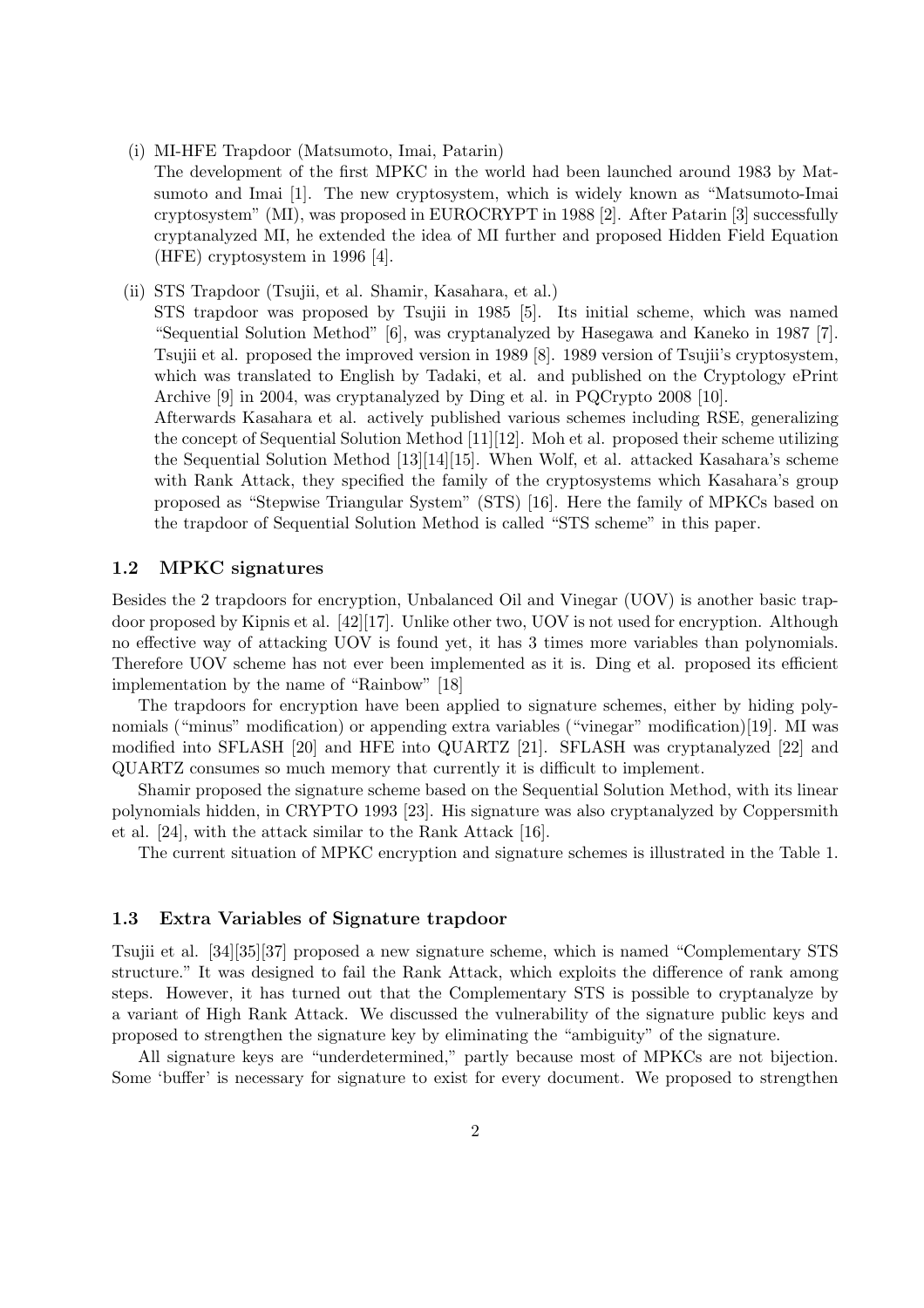| <b>Basic Scheme</b> | Encryption                   | Signature                               |
|---------------------|------------------------------|-----------------------------------------|
| MI-                 | MI Scheme A or $C^*$ [2]     | SFLASH [20]                             |
| <b>HFE</b>          | Hidden Field Equation [4]    | QUARTZ <sup>[21]</sup>                  |
|                     | $\ell$ -IC [25]              | $\overline{\ell}\text{-IC}$ [25]        |
|                     | Square [26]                  | $\overline{\text{Square-Vinegar}}$ [27] |
| <b>STS</b>          | Sequential Solution Method   | <b>Birational</b>                       |
| [28][16]            | $6\vert$                     | Permutation [23][29]                    |
|                     | $TTM$ [13]                   | TTS [30][31]                            |
|                     | RSE [11], RSSE [12]          | Enhanced STS                            |
|                     | PPS [32][33]                 | [34][35][37]                            |
|                     | Tractable Rational Map [14], | $TRMS$ [36]                             |
|                     | <b>MFE</b> [15]              |                                         |
| <b>UOV</b>          |                              | Unbalanced                              |
|                     | None                         | Oil and Vinegar [17]                    |
|                     |                              | Rainbow [18]                            |

Table 1: Taxonomy of MPKC

the public key by appending "Check equations" [37]. Now we discussed the improvement of Check Equation further to make the actual implementation possible.

### **1.4 New Idea described in this paper**

The result of our study presented in the PQCrypt2010 following points untouched. Now we discuss them in this paper :

- (i) We implied that there may exist a way to cryptanalyze the Complementary STS structure. Although it has been proposed that the system be protected by Check Equations [35][37], in order to cope with an unknown attack, we did not show the concrete procedure. We show the actual procedure to cryptanalyze it and forge a signature.
- (ii) We assumed that the Check Equation should be changed every time a document is signed. This practice is not always allowed. The Check Equation which was proposed in the PQCrypto 2010 defined its valid life as a function of the number of times the documents are signed, because the secret key of Check Equation could be analyzed by collecting valid signatures.

This paper is organized as follows. In Section 2, we describe relevant background on STS and Complementary STS. In Section 3, we explain that cryptanalysis of Complementary STS structure is still possible by a variant of High Rank Attack. In Section 4, we describe the concept of Check equation proposed in [37] and propose the further improvement.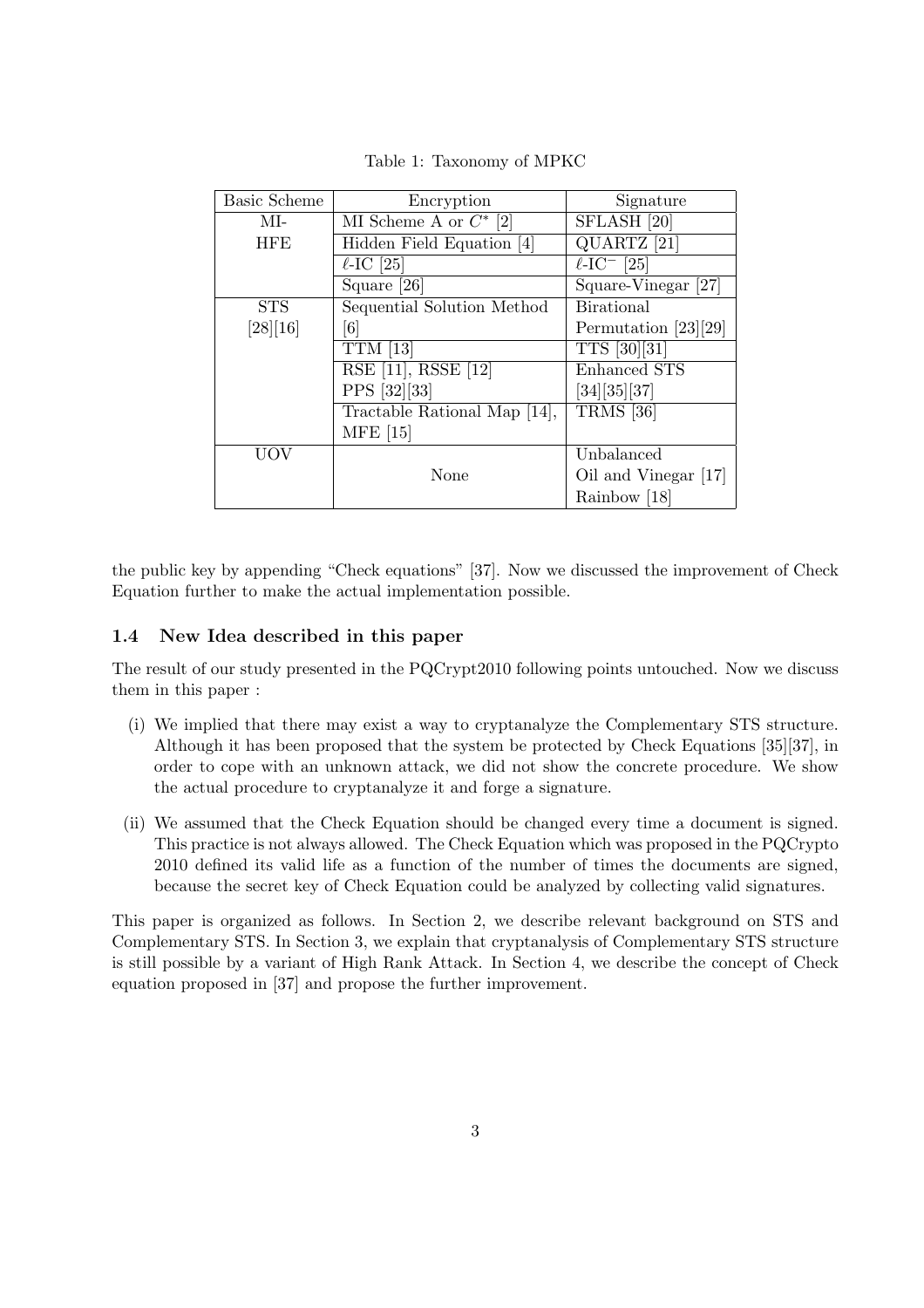# **2 Preliminaries**

### **2.1 General Design of MPKC**

General structure of MPKCs is shown in Figure 1.

The internal operation such as the central map and the affine transformation is hidden and users



Figure 1: Multivariate Public Key Cryptosystem

encrypt the message just by assigning plaintext values to the variables of the polynomials. The message is signed by obtaining the preimage of the document by the mapping  $E(x)$  in signature schemes.

### **2.2 Summary of STS Scheme and its Security**

Central map of the Sequential Solution Method [6] is shown in the formula (1). The first polynomial is univariate. The number of variables increases in the later sequence number. The equation system is solved by solving the sequence of univariate equations one by one from the top.

$$
w_1 = g_1(v_1)
$$
  
\n
$$
w_2 = g_2(v_1, v_2)
$$
  
\n
$$
\vdots
$$
  
\n
$$
w_{k-1} = g_{k-1}(v_1, v_2, \dots, v_{k-1})
$$
  
\n
$$
w_k = g_k(v_1, v_2, \dots, v_{k-1}, v_k)
$$
  
\n(1)

Random Singular Simultaneous Equation (R(S)SE) cryptosystem [11][12] proposed by Kasahara et al. is a system where the equation is solved by solving each *r*-variate *determined* equation system, instead of the univariate equation. Kasahara et al. published various encryption system for the case of  $r = 4$  and  $r = 5$ . In the case of  $r = 4$ , the legitimate receiver solves the 4-variate *determined* random equations in the first step. the second step has 4 polynomials with 8 variables. Among them, 4 variables are obtained by solving the 4-variate *determined* system of equations in the first step. In this way, the overall system is solved by solving the subsystems of equations step by step. It should be noted that both RSSE, one of the variants of STS scheme, and MI are bijections, while the majority of MPKCs are not.

The STS Scheme has 2 vulnerabilities:

(i) Vulnerability to the Gröbner Bases Attack  $[38][40]$ It is possible to solve multivariate algebraic equation systems by computing the Gröbner bases of the ideal generated by the public key. This is the Gröbner bases attack, which successfully cryptanalyzed various MPKCs including Patarin's HFE Challenge [40]. According to the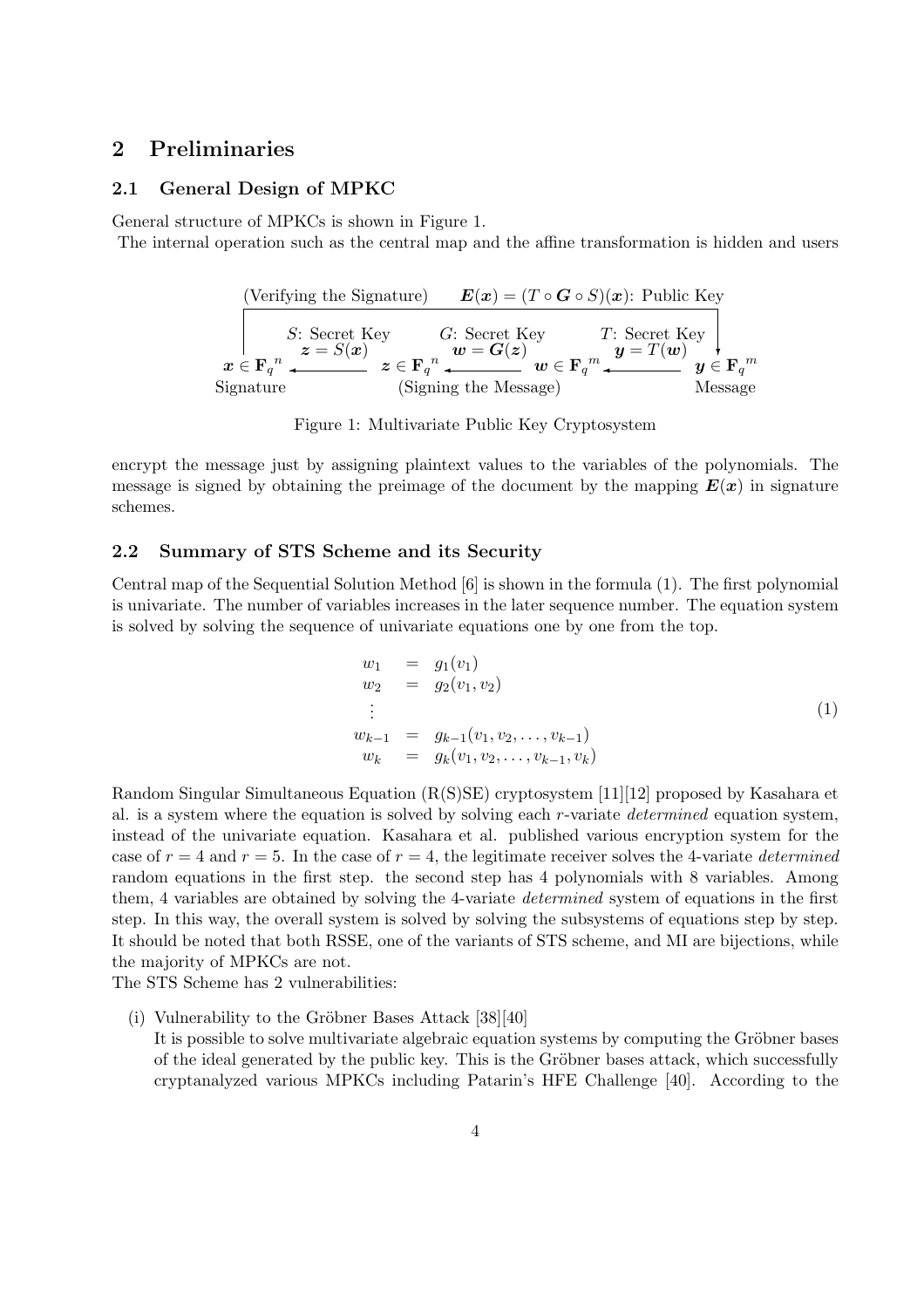ideal theory, the affine transformation, which seems to effectively disguise the structure of the central map, does not influence the complexity of computing Gröbner bases. The structure of the STS polynomials in the central map is vulnerable to Gröbner bases algorithm and easily computed. According to our experiments, the time complexity of computing Gröbner bases of the STS scheme is roughly the same as MI scheme.

(ii) Vulnerability to the Rank Attack [28][16][41]

Since the central map have several polynomials with small number of variables, The linear space spanned by the public key has a basis with low rank such as *r* or 2*r*. Although structure of the central map is hidden by the affine transformation  $T$ , its equivalent inverse transformation  $\tilde{T}^{-1}$  is found by probing for low-rank elements by generating random linear combinations of public key elements [28][16]. Once each step is sorted out, the equivalent copy of the central map is restored and the plain text is restored.

### **2.3 Complementary STS Structure**

Complementary STS structure was proposed by Tsujii et al[34][35][37]. It was inteded to avoid the Rank Attack by eliminating the gap of rank among steps. Besides, it has been confirmed by experiment that the Complementary STS structure is secure against the Gröbner bases attack [37]. The concept of the structure is illustrated in Figure 2.

 $u := (u_1, \ldots, u_m)$  and  $v := (v_1, \ldots, v_{m-r})$  are sets of variables. The number of the steps *L* is



Figure 2: Structure of Complementary STS

equal to  $m/r$ , hence *m* must be divisible by *r*. The number of variables is  $n := 2m - r$ . Let the polynomial vector  $G = (g_1(\boldsymbol{u}, \boldsymbol{v}), \dots, g_m(\boldsymbol{u}, \boldsymbol{v}))$  be a polynomial vector described in the formula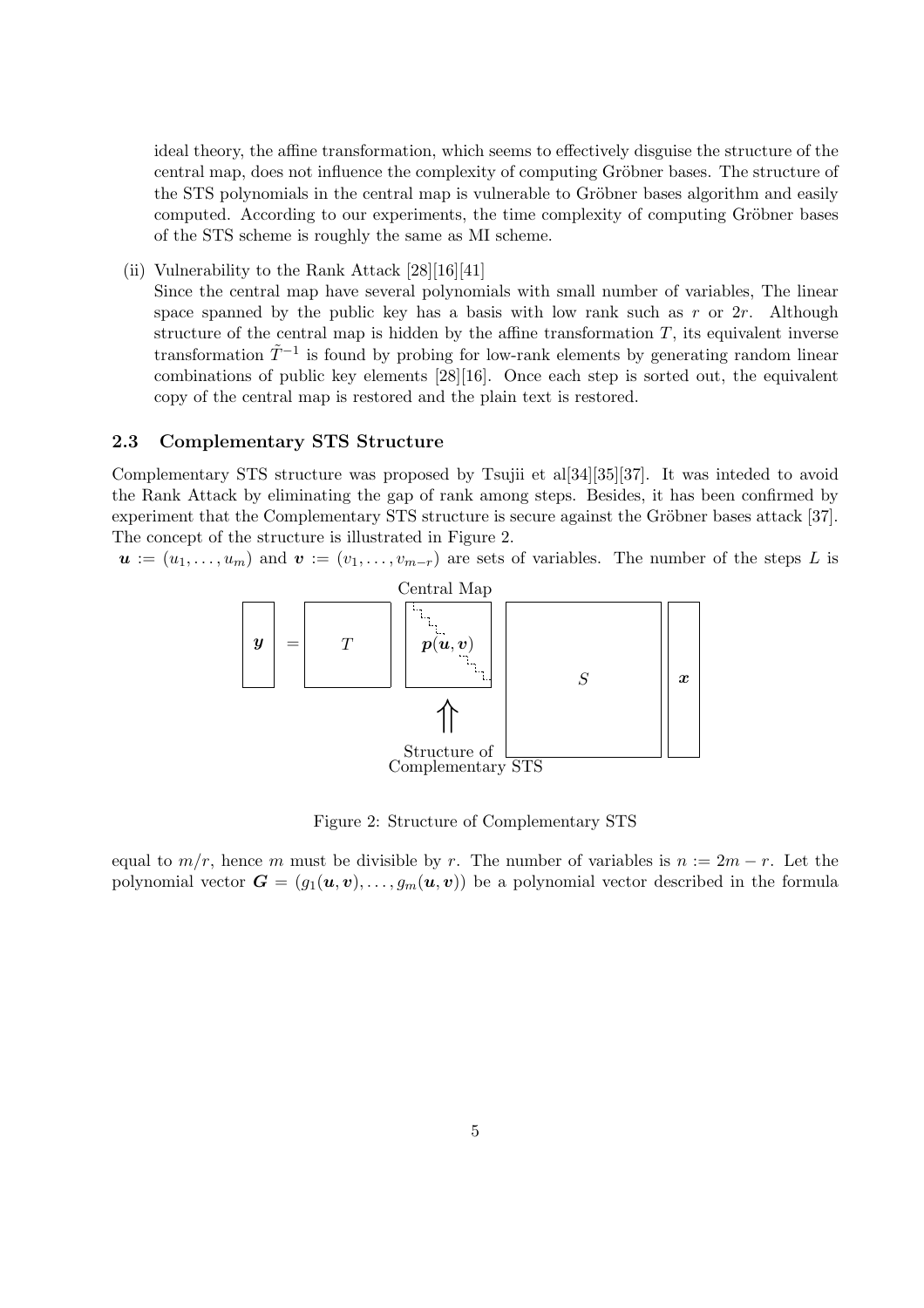(2).

Step 1  
\nStep 1  
\n
$$
\begin{cases}\ng_1(u_1, \ldots, u_r, v_1, \ldots, v_{m-r}) \\
\vdots \\
g_r(u_1, \ldots, u_r, v_1, \ldots, v_{m-r})\n\end{cases}
$$
\nStep i  
\nStep 1  
\n
$$
\begin{cases}\ng_{(i-1)r+1}(u_1, \ldots, u_{ir}, v_{(i-1)r+1}, \ldots, v_{m-r}) \\
\vdots \\
g_{(i-1)r+r}(u_1, \ldots, u_m)\n\end{cases}
$$
\nStep L  
\n
$$
\begin{cases}\ng_{(L-1)r+1}(u_1, \ldots, u_m) \\
\vdots \\
g_{(L-1)r+r}(u_1, \ldots, u_m)\n\end{cases}
$$
\n(2)

Polynomials in the step 1 of *G* include *r* variables  $u_1, \ldots, u_r \in \mathbf{u}$  and all variables of *v*, with the total number of variables  $m$ . The variables of  $u$  increase by  $r$  as the step proceeds, and so many variables of *v* decrease, thereby keeping the total number of variables included in each polynomial at *m*. Hence the polynomials in the last step  $L := m/r$  have all variables of *u* and no variable of *v*. All polynomials of *G* have the rank *m*, but when constant value  $c := (c_1, \ldots, c_{m-r})$  are assigned to *v*, the resulting polynomial vector  $G' = g_1(u, c), \ldots, g_m(u, c)$  has STS structure (formula (3)).

Step 1  
\n
$$
\begin{cases}\n g'_1(u_1, ..., u_r) \\
 \vdots \\
 g'_r(u_1, ..., u_r)\n \end{cases}
$$
\nStep i  
\n
$$
\begin{cases}\n g'_{(i-1)r+1}(u_1, ..., u_{ir}) \\
 \vdots \\
 g'_{(i-1)r+r}(u_1, ..., u_{ir})\n \end{cases}
$$
\nStep L  
\n
$$
\begin{cases}\n g'_{(L-1)r+1}(u_1, ..., u_m) \\
 \vdots \\
 g'_{(L-1)r+r}(u_1, ..., ..., u_m)\n \end{cases}
$$
\n(3)

The public key *E* is created by applying affine transformation *T* and *S* to the central map *G*.

$$
\boldsymbol{E}:=T\circ\boldsymbol{G}\circ S
$$

The message  $\mathbf{m} := (m_1, \ldots, m_m)$  is signed as follows:

### **Signing a Message**

- (i) Inverse affine transformation  $T^{-1}$  is applied to the message  $m$ .
- (ii) Random numbers are assigned to all variables of *v*.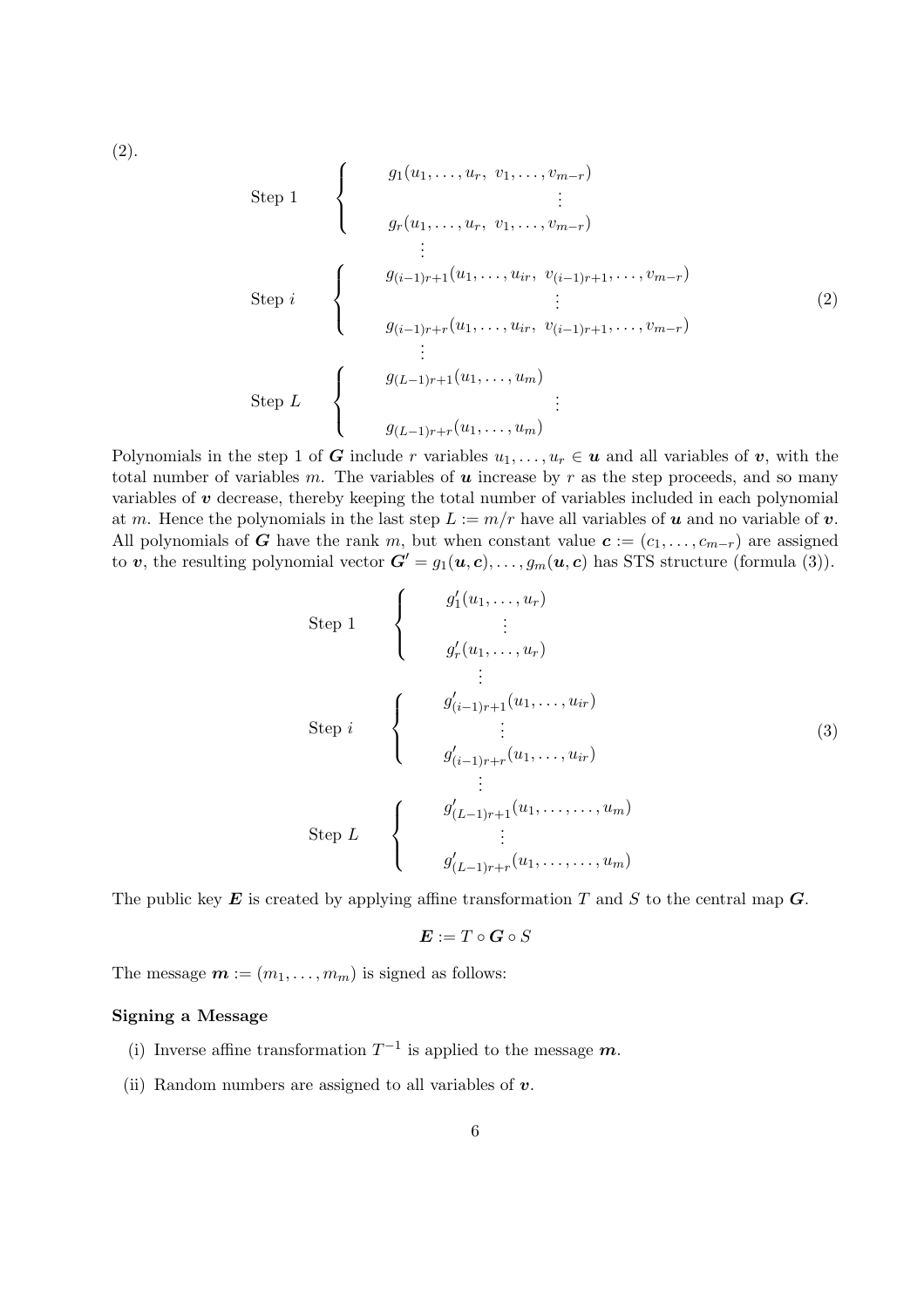- (iii) Since thus computed set of polynomials  $p_1(u_1, \ldots, u_r), \ldots, p_m(u_1, \ldots, u_m)$  has the structure of *m*-variate STS, *u* is computed by decrypting the STS cryptosystem.
- (iv) Signature  $(s_1, \ldots, s_n)$  is computed by inverting the affine transformation *S* to the vector  $u||v$ .

#### **Verification**

Signature is verified by assigning the signature value  $(s_1, \ldots, s_n)$  to the variable and checking whether the value is equal to *m*.

### **3 Rank Attack to the Complementary STS structure**

### **3.1 Rank Attack of Wolf et al.**

Original idea of the Rank Attack was proposed by Goubin and Courtois [28], in order to cryptanalyze TPM, the signature scheme based on TTM. Based on that idea, Wolf et al. [16] proposed the Rank Attack designed for STS scheme. They successfully cryptanalyzed Kasahara's challenge and published the solution in the paper. They proposed two kinds of Attacks, High Rank and Low Rank.

**High Rank Attack** The procedure of High Rank Attack is described here. Low Rank Attack, which is described in the next paragraph, exploits the similar property of STS. Following vector spaces are considered:

$$
J_l := \{ \mathbf{b}' T^{-1} \mid \mathbf{b}' \in \mathbf{F}_q^m \land b'_{l r + l} = \ldots = b'_m = 0 \} \text{ for } 1 \le l \le L
$$

Obviously they form a ascending chain, i.e.  $J_1 \subset J_2 \ldots \subset J_L$ . Because the dimension of  $J_l$  is  $lr$ , when a random element *a* of the space  $J_{l+1}$  is picked up,  $a = (a_1, \ldots, a_m)$  is also an element of  $J_{l+1}$ with the probability of  $q^{-r}$ . If  $a \in J_l$ , a polynomial  $\sum_{i=1}^m a_i p_i$  is transformed by  $S^{-1}$  to an element of the union of the steps  $l + 1, \ldots, L$  of the central equations. Since the polynomial  $f := \sum_{i=1}^{m} a_i p_i$ has only  $n - (l - 1)r$  independent variables, its quadratic form has the rank  $n - (l - 1)r$  or less. It should be the criteria to determine that the matrix included in  $J_{i+1}$  is also included in  $J_i$ . The algorithm of High Rank Attack is shown below. matrixCheck in the line 006 is a function that returns true when the rank of  $\sum_{i=1}^{m} a_i P_i$  is equal to or less than *lr*. Wolf et al. [16] also proposed to use more efficient function polynomialCheck which can be used instead of matrixCheck. Wolf et al. estimated the time complexity of this algorithm as  $\mathcal{O}(L \times mq^r \times n^3)$ .  $mq^r$  is the number of random generation of the vector and *n* 3 is the evaluation of the quadratic form. The process is repeated *L* times.

HighRankAttack(*P*)

Input: *P*: system of public equations Output:  $\widetilde{T}$  an equivalent copy of the transformation  $T^{-1}$ 

 $Q_i$  ← computeMatrix $(p_i)$ ;  $J_L$  ←  $\mathbf{F}_q^m$  **for** *l ← L −* 1 **downto** 1 **do**  $J_l \leftarrow \{0\}$ 004 **repeat**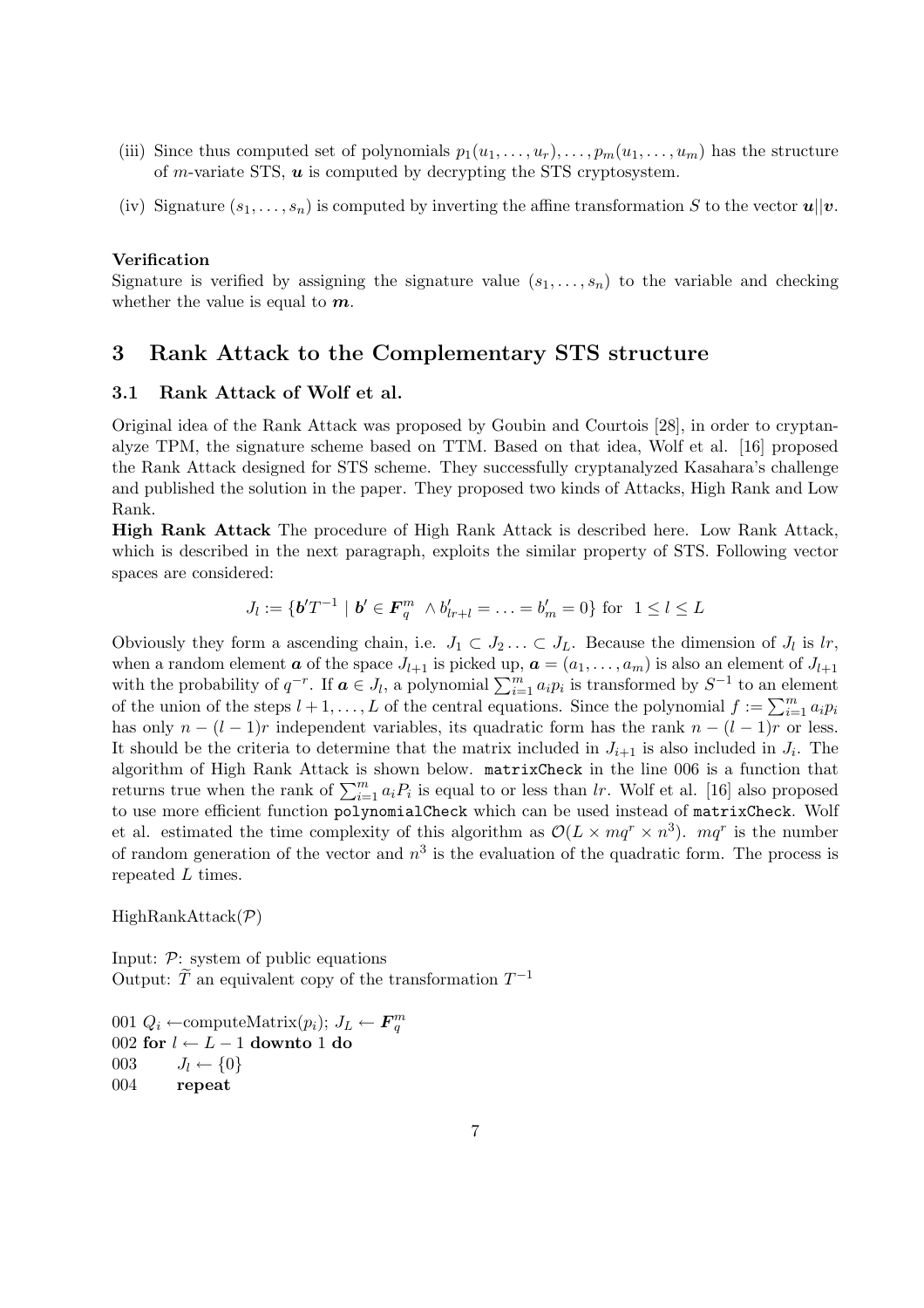005  $a \in_R J_{l-1}$ <br>006 **if** matrix if matrixCheck $(Q_1, \ldots, Q_m, \mathbf{a}, l)$  then 007 *J*<sub>*l*</sub> $\cup$  ← { $a$ } 008 **until** Dimension $(J_l) = ?$  *lr* 009  $\overline{J} \leftarrow J_{l+1} \cup J_l$ <br>010 **for**  $i \leftarrow 1$  **to** *i* for  $i \leftarrow 1$  to  $r$  do 011 *RowVector* $(\widehat{T}, lr + i) \leftarrow BasisVector(\widetilde{J}, i)$ <br>012 **end for** end for 013 **end for**  $014$  **return**  $\widetilde{T} \leftarrow \widehat{T}^{-1}$ 015 **endproc**

It should be noted that the descending chain of vector subspaces also exists in the Complementary STS systems. The following sequence of linear space

$$
I_l := \{ \mathbf{b}' T^{-1} \mid \mathbf{b}' \in \mathbf{F}_q^m \land b'_{lr+l} = \ldots = b'_m = 0 \} \text{ for } 1 \leq l \leq L
$$

has the ascending chain  $I_1 \subset I_2 \ldots \subset I_L$ . Therefore fundamentally Rank Attack is not impossible against Complementary STS. However, it is not possible to identify members of two linear spaces just by comparing the rank of the quadratic form.

$$
H_1 = \{ \mathbf{b}' T^{-1} \mid \mathbf{b}' \in \mathbf{F}_q^m \land b'_{m-r+1} = \ldots = b'_m = 0 \}
$$
  

$$
H_2 = \{ \mathbf{c}' T^{-1} \mid \mathbf{c}' \in \mathbf{F}_q^m \land c'_1 = \ldots = c'_r = 0 \}
$$

Both the polynomial  $f = \sum_{i=1}^{m} a_i p_i ((a_1, \ldots, a_m) \in H_1)$  and  $g = \sum_{i=1}^{m} b_i p_i ((b_1, \ldots, b_m) \in H_2)$  have the rank  $m - r$ . It is possible to distinguish members of  $H_1$  and  $H_2$  by comparing the variables of *f* and *g*. But when an element of *H*<sup>1</sup> is happened to be found, it is possible to directly obtain other  $m - r$  bases of the  $\overline{H_1} \cap \overline{F_q^m}$ .

### **3.2 Improved High Rank Attack**

As described above, Wolf's rank attack probes for  $(m - r)$  elements of  $\overline{J}_1 \cap \overline{F}_q^m$ . The following function EliminateHigh probes for a polynomial with the rank less than  $(m - r)$  and find other  $(m - r - 1)$  elements with the rank  $(m - r)$ , which share the kernel (of the quadratic form).

Function: EliminateHigh

Input: *M*: A tuple of  $n \times n$  matrices  $\{Q_1, \ldots, Q_m\}$ 

*r*: Step size

Output: *M'*: Set of matrices within the linear space spanned by *M*, with the rank within  $(n - r)$ 

001 **loop**

002 **loop**  $(a_1, \ldots, a_m) \in_R \mathbf{F}_q^m$ <br>  $R := \sum_{i=1}^m a_i Q_i$ **if**  $Rank(R) = n - r$  **then** exit the **loop**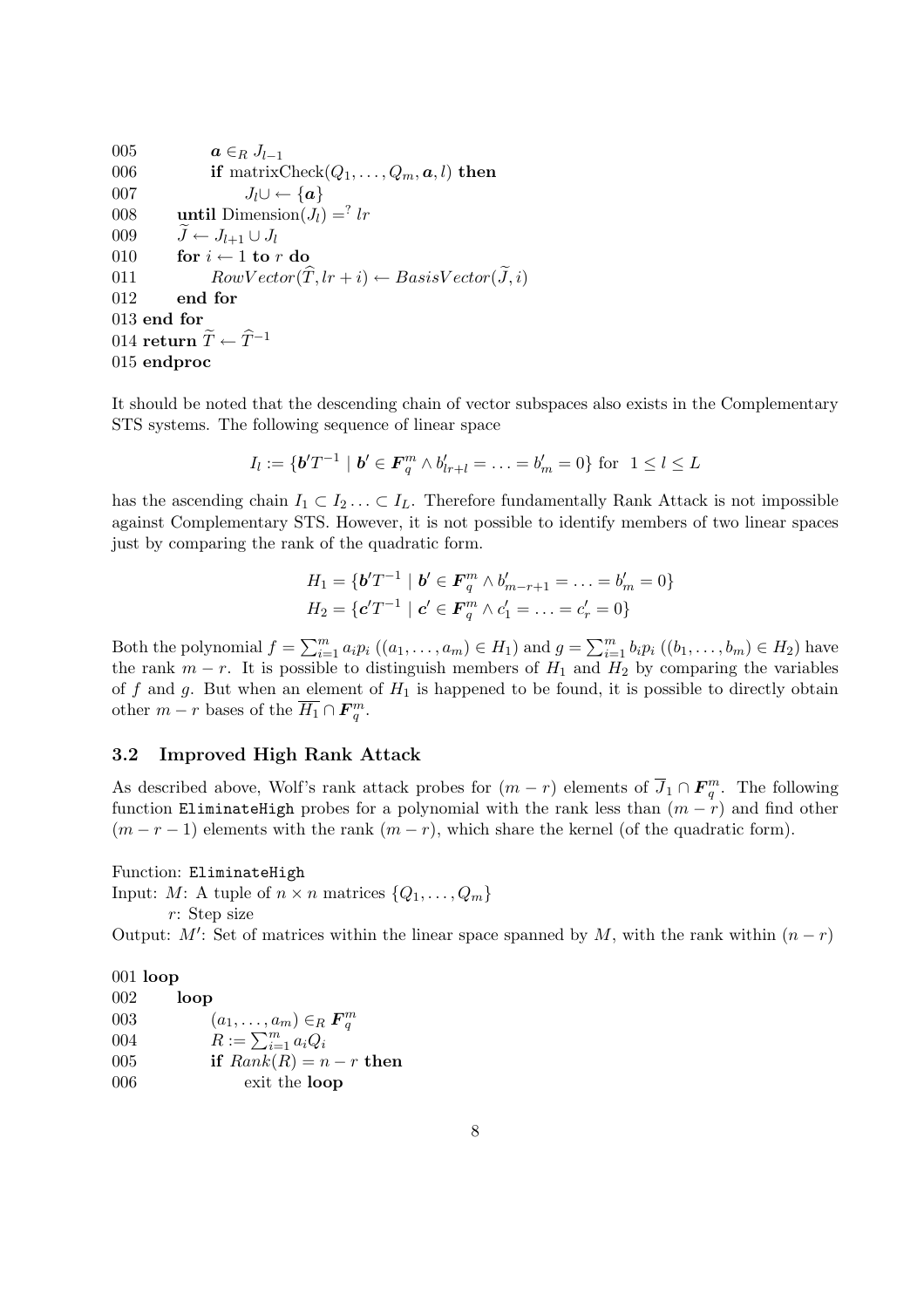007 **end** of the **loop** 008  $K := Kernel(R)$ 009  $a \in_R K$ 010  $C :=$  $\sqrt{ }$  $\overline{\mathcal{L}}$ *aQ*<sup>1</sup> . . . *aQ<sup>m</sup>*  $\setminus$  $\Big\}$ 011 if  $Rank(C) < r$  **then** 012  $\ddot{B} := Matrix(Kernel(C))$ 013 **exit** the **loop** 014 **end** of the **loop**  $015 M' := \{ \sum_{i=1}^{m} b_{ij} Q_i \}$   $(\tilde{B} = (b_{ij}), 1 \leq j \leq m - r)$ 016 return *M′* 017 **endproc**

In the above function EliminateHigh, the set of matrices  $M'$  also have the structure of Complementary STS. Therefore it is possible to generate sets of matrices with lower rank from *M′* . The program BetterHighRankAttack calls the EliminateHigh repeatedly and generate *L* tuples of square matrices  $H_1, \ldots, H_L$ .

Program: BetterHighRankAttack

Input:  $P = (p_1(x), \ldots, p_m(x))$ : Public Key of Complementary STS structure *r*: Size of each Step Output: Tuple of square matrices  $H = H_1 ||, \ldots, ||H_L$ 

such that  $Kernel(\mathbf{H}_1) \subset Kernel(\mathbf{H}_2) \ldots \subset Kernel(\mathbf{H}_L)$  and corresponding polynomials span the same linear space as *P* .

001  $H_i := \phi \ (1 \leq i \leq L - 1)$  $002 M := (Q_1, \ldots, Q_m)$   $(Q_i$  is the quadratic form of  $p_i$ ) 003 **for** *i* from 1 to L **loop** 004 *M′*  $M' :=$  EliminateHigh $(M, r)$ 005  $W := LinearSpace(M \cap \overline{M'})$  $006$  *H*<sub>*i*</sub> := *Basis*(*W*) 007  $M := M'$ 008 **end** of the **for loop** 009 return  $H_1 || H_2 || \ldots || H_L$ 010 **endproc**

Let  $I_i$  be the linear space spanned by rows of the member of the tuple of matrices  $H_i$ , there is a descending chain  $I_1 \supset I_2 \ldots \supset I_{L-1}$ . Therefore a tuple of polynomials correspoinding to the tuple of matrices *H* are easily tranformed into STS structure.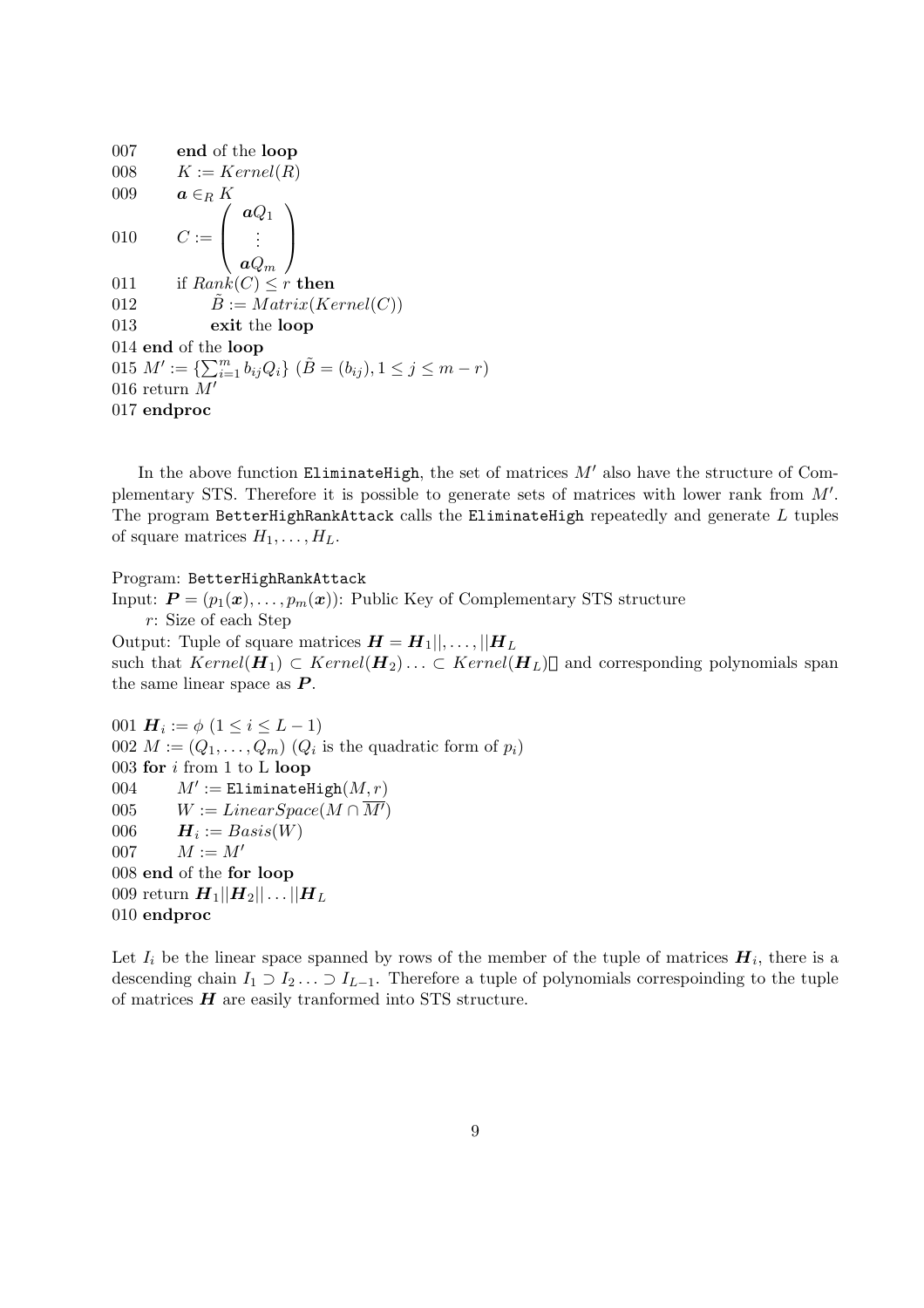# **4 Security Improvement by Check Function**

### **4.1 Vulnerability of Underdetermined MPKC signature scheme**

Almost all MPKC signature schemes are underdetermined, in order to enable preimage of every message to exist. As well as it increases the public key size compared with the message length (number of equations), it might generate vulnerability for the attackers to exploit. If the signature public key has *m* polynomials with *n* variables defined on  $GF(q)$ , the equation system derived from the public key has  $q^{n-m}$  solutions as a rule of thumb. In the case of our Complementary STS signature, there can be more than  $q^{m-r}$  valid signatures. We propose here a further security improvement by appending extra polynomials.

It should be noted that most of the MPKC signature public keys have subsets of the variable set. Messages are signed by assigning value to the elements of one subset and solving the consequent equation. Therefore typically the structure of the subsets constitutes an important part of the secret key. In the case of Enhanced STS, variables are specified into subsets *u* and *v*. Most of the attacks to MPKC signatures are done by finding the elements of the subsets, like done to the Balanced Oil and Vinegar [42]. In case an attack should be developed to distinguish the variables of *u* from the ones of *v*, the signature scheme is in serious jeopardy.

### **4.2 System of Check Equations**

In case even either one of the two linear spaces spanned by the set of vectors *u* and the one spanned by *v* should be found by any remote chance, the signatures would be forged by solving the equation. Tsujii et al.[37] proposed the countermeasure against such cases and named the reinforced Complementary STS public key as "Enhanced STS." Their idea is to limit the acceptable value of the variables in *v*. Together with the public key  $P(x)$ , the system of check equations  $W(x)$  is published. It is specified as a rule that the valid signature must satisfy both the system of equation  $P(x) = m$  and  $W(x) = 0$ , as shown in the Figure 3.

### **4.3 Generation of the System of Check Equation**

It is possible to create a polynomial set  $W(x)$ , all elements of which become 0 when *v* is equal to the pre-defined vector  $\boldsymbol{\alpha} \in \mathbf{F}_q^{m-r}$ . Let  $f(\boldsymbol{u}, \boldsymbol{v}) \in \mathbf{F}_q[\boldsymbol{u}, \boldsymbol{v}]^{m-r}$  be a set of random polynomials of  $\boldsymbol{x}$ . Then the polynomial set  $W(x) = f(u, v) - f(u, \alpha)$  satisfies the condition. The system of check equations is one-time use. The system is renewed every time a message is signed. Then messages are signed in the following way:

#### **Signing a Message**

- (i) Invert the Affine transformation  $T^{-1}$  to the message  $m$
- (ii) Assign the pre-defined value  $\alpha$ , instead of random numbers, to the variables  $v$
- (iii) The consequent STS polynomials are solved. The solution is  $s' \in F_q^n$
- (iv) The affine transformation is inverted to the solution.  $s := S^{-1}s'$

#### **Verification**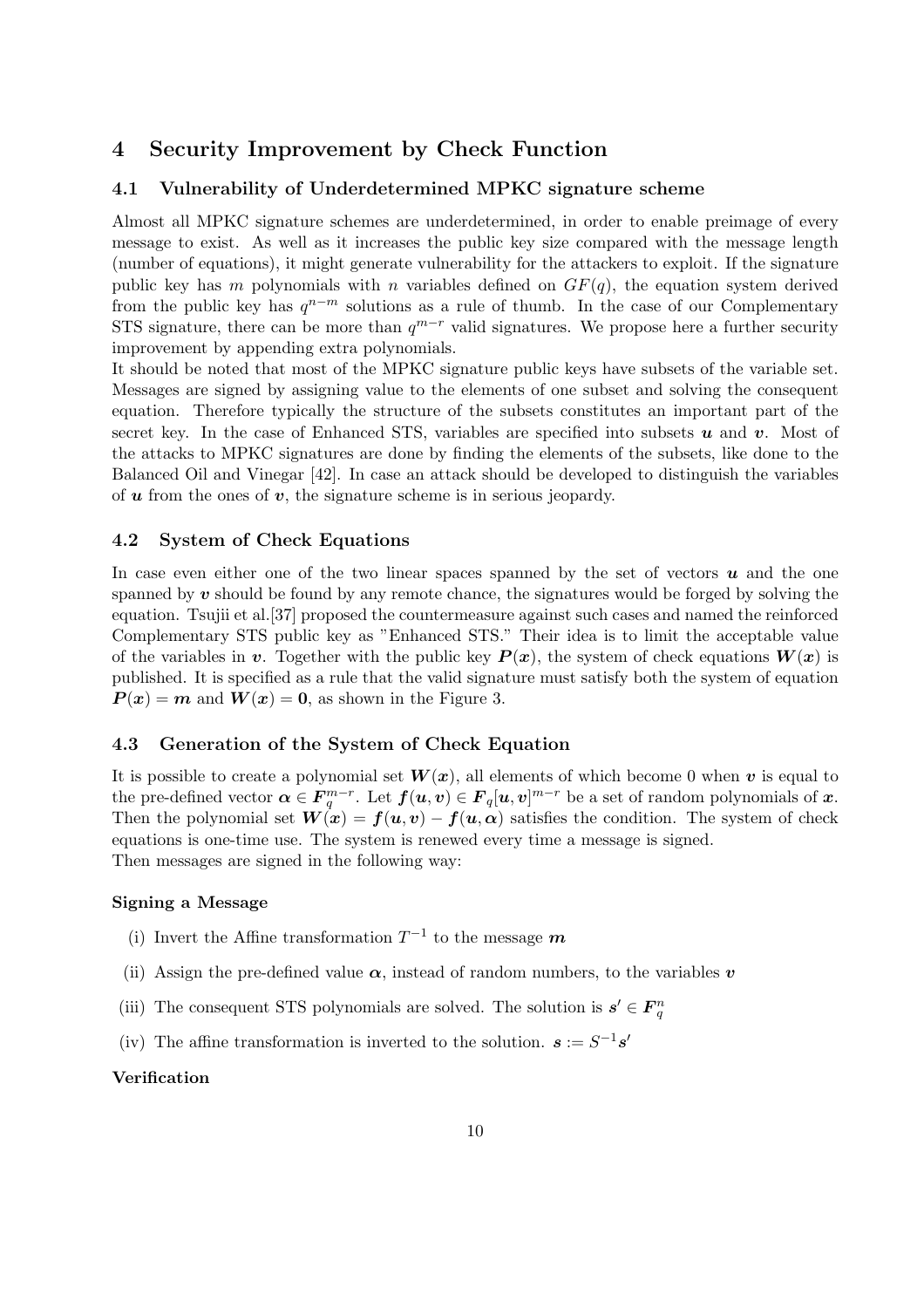- (i) It is checked whether  $P(s)$  is equal to  $m$
- (ii) It is checked whether  $W(s)$  is zero vector

This Check Equation is applicable to other public key signature, as long as the algebraic map defined by  $P(u, \alpha)$  is bijection. Otherwise existence of signature is not assured.

 $P(u, v) = m$ Public Key  $W(u, v) = 0$ Check Equation

The polynomial vector  $P(u, v)$  and  $W(u, v)$ are shown in parallel

Figure 3: Reinforcement of the Signature Public Key by Check Equation

### **4.4 Problem of Check Equation**

The Check Equation contains a vulnerability that the Check Equation itself gives information on the specification between  $u$  and  $v$ . It should be noted that the polynomial vector  $W$  has the form of "balanced Oil and Vinegar," with  $v$  as the vinegar variable and  $u$  the oil. Therefore it is possible to distinguish  $u$  from  $v$  by the Kipnis-Shamir attack [43]. There is another way of creating new public key by generating linear combination of the public key and check equation [44]. However, this system gives some information to attckers, that all valid signatures satisfy some linear equations, regardless of the documents.

Now we face a serious dilemma between hiding information and eliminating degree of freedom. We tried to eliminate the degree of freedom and give constraint. But it turned out that the constraint gives information to attackers. We found an effective way to solve the dilemma with "Hidden Pair of Bijection."

### **4.5 Hidden Pair of Bijection Signature**

Now it is assumed that the variable *u* and *v* have the same length of *m*. Let  $F(u) \in F_q[u_1, \ldots, u_m]^m$ be the STS central map of *u*.  $G(v) \in F_q[v_1, \ldots, v_m]^m$  be another STS central map of *u*. Let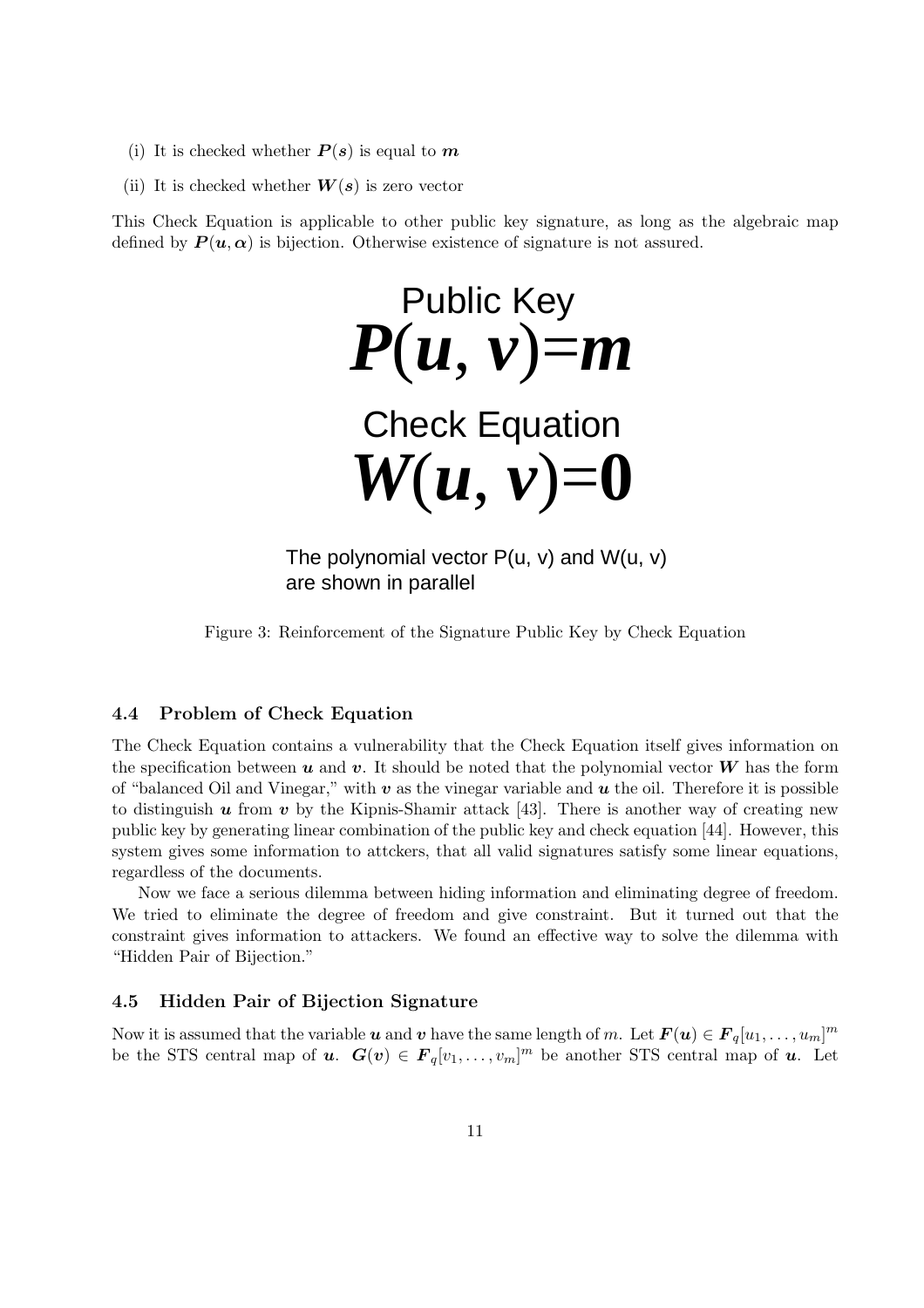$\bm{H}(\bm{u},\bm{v})$  be the random linear combination of cross-term between  $\bm{u}$  and  $\bm{v}$ .  $H_k = \sum_{i=1,j=1}^{i\leq m, j\leq m} h_{kij} u_iv_j$  (1  $\leq$  $k \leq m$ 

Let  $A_1$  and  $A_2$  be regular  $m \times m$  matrices. Then the polynomial vector  $P'(u, v) := A_1 F(u) +$  $A_2\mathbf{G}(v)+\mathbf{H}(u,v)$  is a 2*m*-variate polynomial vector. Now this polynomial vector has an interesting property. It becomes bijection of *u* when *v* is zero vector. On the other hand, it becomes bijection of *v* when *u* is zero vector. In this central map  $P'$ , the equation system  $F + H$  is acting as the check equation of *G* and inversely,  $G + H$  is acting as the check equation of *F*.

Subsequently an affine transformation  $S: \mathbf{x} \to \mathbf{u}, \mathbf{v}$  are applied to create the public key  $P(\mathbf{x})$ :

$$
\boldsymbol{P}(\boldsymbol{x}) = \boldsymbol{P}' \circ S(\boldsymbol{x})
$$

It should be noted that the matrices  $A_1$  and  $A_2$  are playing the role of left-hand affine transformation *T*.

#### **Signing the Message**

There are two ways to sign:

- (i) *v* is assumed zero vector
- (ii) Inverse of the matrix  $A_1$  is multiplied to the message  $m$ :

$$
\boldsymbol{m}':=A_1^{-1}\boldsymbol{m}
$$

- (iii) The equation  $\mathbf{F}(\mathbf{u}) = \mathbf{m}'$  is solved. Let the root be  $\mathbf{s}' := (s'_1, \ldots, s'_m)$
- (iv) Affine transformation *S* is inverted to  $(s', 0)$ :

$$
\boldsymbol{s}:=S^{-1}(\boldsymbol{s}',\boldsymbol{0})
$$

The message can be signed by setting *u* to zero vector alternatively.

Then the attacker has no way to know whether *u* or *v* is set to zero. Therefore attacker could not distinguish the variable between  $u$  and  $v$ . The structure of  $F$  and  $G$  is not restricted to STS, as long as they are bijection, such as Sequential Solution or Matsumoto-Imai.

# **5 Conclusion**

We have discussed that it is still possible to attack the Complementary STS structure. As a countermeasure we have proposed the Check Equation system before. This discussion posed a dilemma that the designer of the public key has to tradeoff between hiding information and giving restriction. We have proposed the countermeasure of making *u* and *v* symmetric. This system gives constraint that the pre-defined value should be given to the extra variables instead of arbitrary value. At the same time, the information on which variables are set constant is hidden.

We expect that our system becomes a new MPKC signature trapdoor.

## **Acknowledgment**

This work is supported by the Strategic Information and Communications R & D Promotion Programme (SCOPE) from the Ministry of Internal Affairs and Communications of Japan.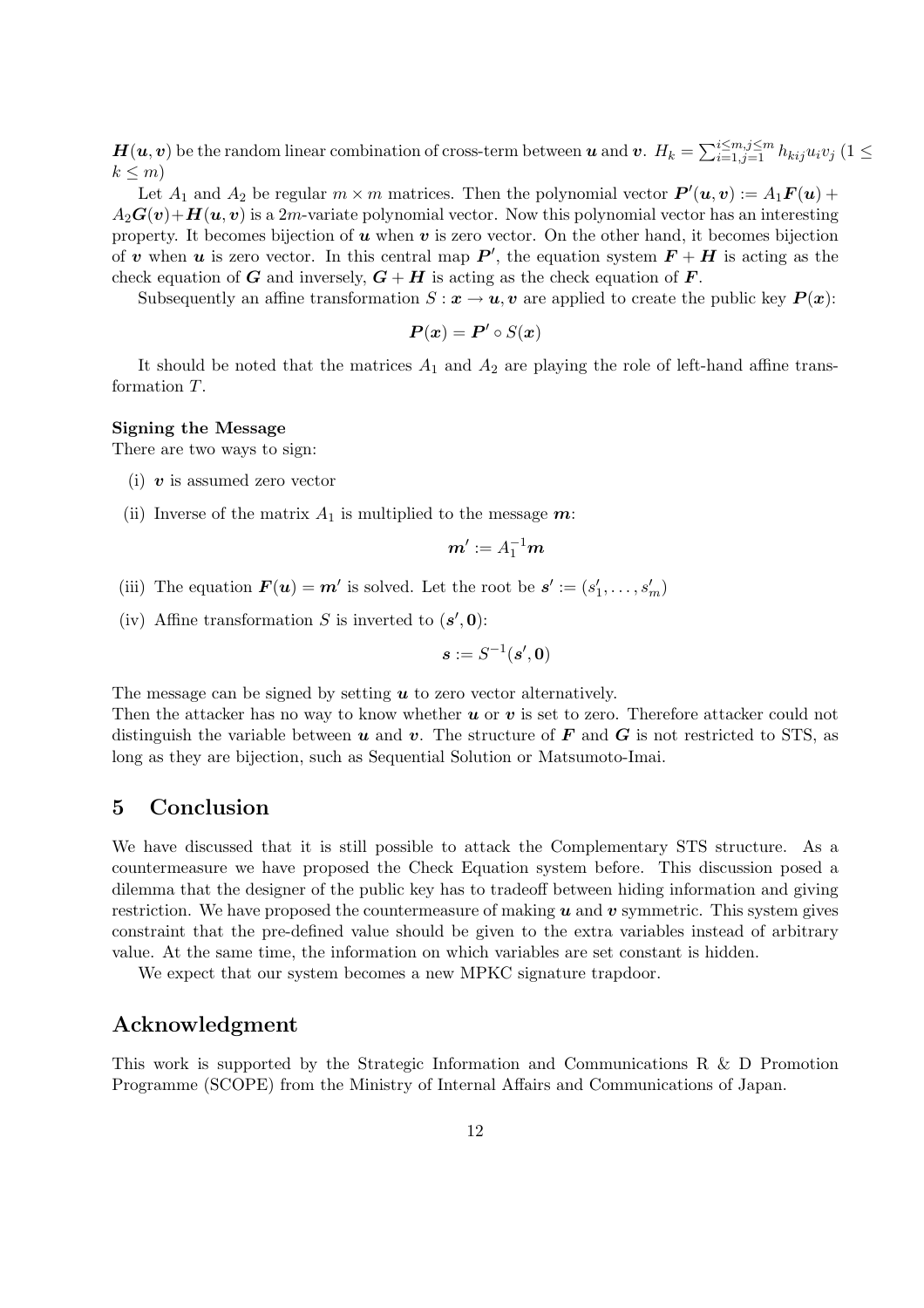# **References**

- [1] T. Matsumoto, H. Imai, H. Harashima, and H. Miyakawa, "A class of asymmetric cryptosystems using obscure representations of enciphering functions, " in 1983 National Convention Record on Information Systems, IECE Japan, 1983.
- [2] T. Matsumoto, and H. Imai, "Public quadratic polynomial-tuples for efficient signatureverification and message-encryption," Lecture Notes in Computer Science on Advances in Cryptology-EUROCRYPT'88, pp.419–453, New York, NY, USA, 1988, Springer-Verlag New York, Inc.
- [3] J. Patarin "Cryptanalysis of the matsumoto and imai public key scheme of eurocrypt '88 " Advances in Cryptology CRYPT0 ' 95 ed. D. Coppersmith vol.963 of Lecture Notes in Computer Science pp.248-261 Springer Berlin / Heidelberg 1995.
- [4] J. Patarin "Hidden fields equations (HFE) and isomorphisms of polynomials (IP): Two new families of asymmetric algorithms " Advances in Cryptology EUROCRYPT '96 ed. U. Maurer vol.1070 of Lecture Notes in Computer Science pp.33-48 Springer Berlin / Heidelberg 1996.
- [5] S. Tsujii, "Public key cryptosystem using nonlinear equations," Proceedings of 8th SITA, 1985.
- [6] S. Tsujii, K. Kurosawa, T. Ito, A. Fujioka, and T. Matsumoto, "A public-key cryptosystem based on the difficulty of solving a system of non-linear equations," The Transactions of the Institute of Electronics and Communication Engineers of Japan, vol.69, no.12, pp.1963–1970, 1986-12.
- [7] S. Hasegawa, and T. Kaneko, "An attacking method for a public-key cryptosystem based on the difficulty of solving a system of non-linear equations," Proceedings of the Symposium on Information Theory and its Applications, JA5-3, 1987.
- [8] S. TSUJII, A. Fujioka, and Y. Hirayama, "Generalization of the public-key cryptosystem based on the difficulty of solving a system of non-linear equations," The Transactions of the Institute of Electronics,Information and Communication Engineers. A, vol.72, no.2, pp.390-397, 1989-02.
- [9] S. Tsujii, K. Tadaki, and R. Fujita, "Piece in hand concept for enhancing the security of multivariate type public key cryptosystems: Public key without containing all the information of secret key," Cryptology ePrint Archive, Report 2004/366, 2004.
- [10] J. Ding, and J. Wagner, "Cryptanalysis of rational multivariate public key cryptosystems," in Post-Quantum Cryptography, eds. J. Buchmann, and J. Ding, vol.5299 of Lecture Notes in Computer Science, pp.124-136, Springer Berlin / Heidelberg, 2008.
- [11] M. KASAHARA, and R. SAKAI, "A construction of public key cryptosystem for realizing ciphertext of size 100 bit and digital signature scheme (asymmetric cipher) (*<*special section*>* cryptography and information security)," IEICE transactions on fundamentals of electronics, communications and computer sciences, vol.87, no.1, pp.102-109, 2004-01-01.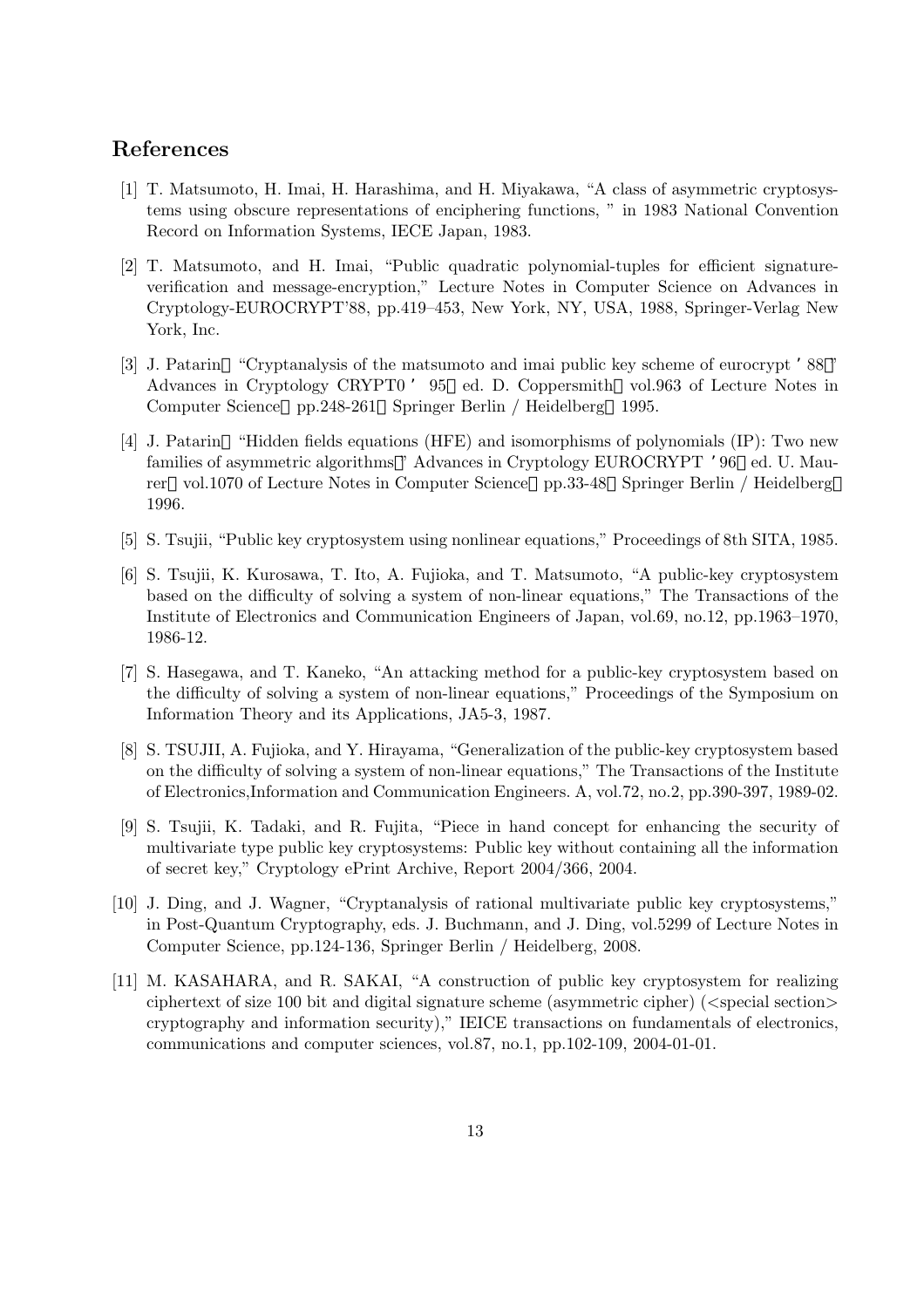- [12] M. KASAHARA, and R. SAKAI, "A construction of public-key cryptosystem based on singular simultaneous equations," IEICE Trans. Fundamentals of Electronics, Communications and Computer Sciences, vol.E88-A, no.1, pp.74–80, 2005.
- [13] T.T. Moh, "A public key system with signature and master key functions," Communications in Algebra, vol.27, no.5, pp.2027–2222, 1999.
- [14] L.C. Wang, and F.H. Chang, "Revision of tractable rational map cryptosystem," Cryptology ePrint Archive, Report 2004/046, 2004.
- [15] L.C. Wang B.Y. Yang Y.H. Hu, and F. Lai "A" medium-field "multivariate public-key encryption scheme " in Topics in Cryptology CT-RSA 2006, ed. D. Pointcheval vol.3860 of Lecture Notes in Computer Science pp.132-149 Springer Berlin / Heidelberg 2006.
- [16] C. Wolf, A. Braeken, and B. Preneel, "Efficient cryptanalysis of RSE(2)PKC and RSSE(2)PKC," SCN, pp.294-309, 2004.
- [17] A. Kipnis J. Patarin, and L. Goubin "Unbalanced oil and vinegar signature schemes " Advances in Cryptology EUROCRYPT '99 ed. J. Stern vol.1592 of Lecture Notes in Computer Science pp.206-222 Springer Berlin / Heidelberg 1999.
- [18] J. Ding, and D. Schmidt, "Rainbow, a new multivariable polynomial signature scheme," in Applied Cryptography and Network Security, eds. J. Ioannidis, A. Keromytis, and M. Yung, vol.3531 of Lecture Notes in Computer Science, pp.164-175, Springer Berlin / Heidelberg, 2005.
- [19] C. Wolf, and B. Preneel, "Taxonomy of public key schemes based on the problem of multivariate quadratic equations," Cryptology ePrint Archive, Report 2005/077, 2005, http://eprint. iacr.org/.
- [20] L.G. Nicolas T. Courtois, and J. Patarin, "Sflashv3, a fast asymmetric signature scheme," Cryptology ePrint Archive, Report 2003/211, 2003.
- [21] J. Patarin, N. Courtois, and L. Goubin, "QUARTZ, 128-bit long digital signatures," in Topics in Cryptology CT-RSA 2001, ed. D. Naccache, vol.2020 of Lecture Notes in Computer Science, pp.282-297, Springer Berlin / Heidelberg, 2001.
- [22] V. Dubois, P.A. Fouque, A. Shamir, and J. Stern, "Practical cryptanalysis of Sflash," in Advances in Cryptology - CRYPTO 2007, ed. A. Menezes, vol.4622 of Lecture Notes in Computer Science, pp.1-12, Springer Berlin / Heidelberg, 2007.
- [23] A. Shamir, "Efficient signature schemes based on birational permutations," CRYPTO '93: Proceedings of the 13th Annual International Cryptology Conference on Advances in Cryptology, pp.1–12, London, UK, 1994, Springer-Verlag.
- [24] D. Coppersmith, J. Stern, S. Vaudenay, J. Stern, and S. Vaudenay, "Attacks on the birational permutation signature schemes," Proceedings of CRYPTO'93, number 773 in LNCS, pp.435– 443, Springer-Verlag, 1994.
- [25] J. Ding, C. Wolf, and B.Y. Yang, "*ℓ*-invertible cycles for multivariate quadratic (MQ) public key cryptography," PKC'07: Proceedings of the 10th international conference on Practice and theory in public-key cryptography, pp.266–281, Berlin, Heidelberg, 2007, Springer-Verlag.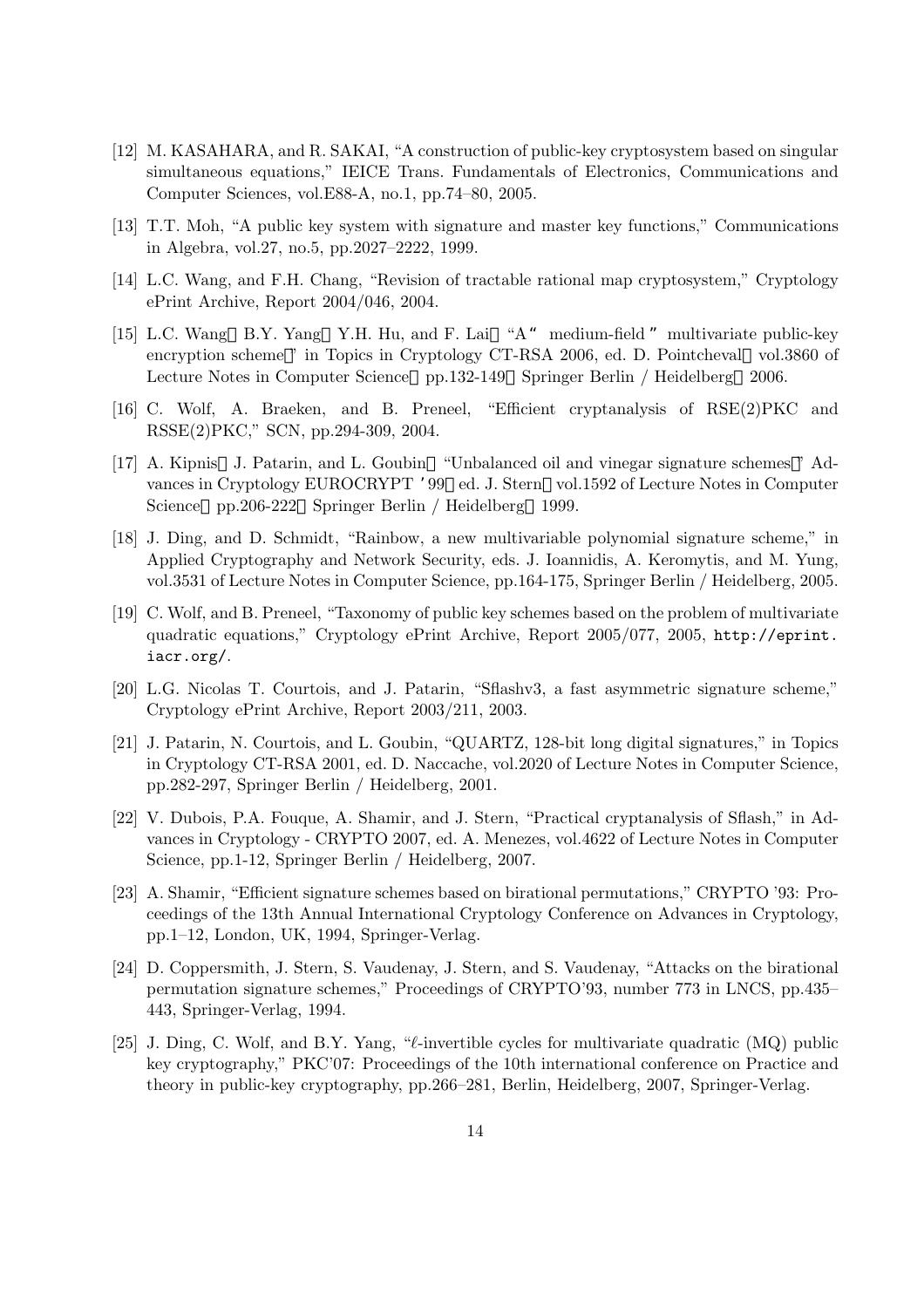- [26] C. Clough, J. Baena, J. Ding, B.Y. Yang, and M.S. Chen, "Square, a new multivariate encryption scheme," CT-RSA, pp.252-264, 2009.
- [27] J. Baena, C. Clough, and J. Ding, "Square-Vinegar signature scheme," in Post-Quantum Cryptography, eds. J. Buchmann, and J. Ding, vol.5299 of Lecture Notes in Computer Science, pp.17-30, Springer Berlin / Heidelberg, 2008.
- [28] L. Goubin, and N. Courtois, "Cryptanalysis of the TTM cryptosystem," ASIACRYPT '00: Proceedings of the 6th International Conference on the Theory and Application of Cryptology and Information Security, pp.44–57, London, UK, 2000, Springer-Verlag.
- [29] Y. Hashimoto, and K. Sakurai, "On construction of signature schemes based on birational permutations over noncommutative rings," Proceedings of the First International Conference on Symbolic Computation and Cryptography (SCC 2008), pp.218–227, 2008.
- [30] A. Braeken, C. Wolf, and B. Preneel, "A study of the security of Unbalanced Oil and Vinegar signature schemes," in Topics in Cryptology CT-RSA 2005, ed. A. Menezes, vol.3376 of Lecture Notes in Computer Science, pp.29-43, Springer Berlin / Heidelberg, 2005.
- [31] B.Y. Yang, and J.M. Chen, "Building secure tame-like multivariate public-key cryptosystems: The new TTS," in Information Security and Privacy, eds. C. Boyd, and J.M. Gonzalez Nieto, vol.3574 of Lecture Notes in Computer Science, pp.518-531, Springer Berlin / Heidelberg, 2005.
- [32] S. Tsujii, K. Tadaki, M. Gotaishi, R. Fujita, and M. Kasahara, "Proposal of integrated mpkc: PPS — STS enhanced by perturbed piece in hand method —", journal="technical report of ieice, isec2009-27, site2009-19, icss2009-41 (2009-07)," vol.109, no.115, pp.139-146, 2009-06-25.
- [33] S. Tsujii, K. Tadaki, M. Gotaishi, R. Fujita, and M. Kasahara, "Proposal of pps multivariate public key cryptosystems," Cryptology ePrint Archive, Report 2009/264, 2009.
- [34] S. TSUJII, M. GOTAISHI, and K. TADAKI, "Proposal of multivariate public key signature scheme applying the sts cryptosystem : Complementary sts signature," Technical report of IEICE. ISEC, vol.109, no.271, pp.55-60, 2009-11-05.
- [35] S. Tsujii, M. Gotaishi, K. Tadaki, and R. Fujita, "Proposal of multivariate public key signature scheme applying the STS cryptosystem: Part II —enhanced STS signature—," Symposium on Cryptography and Information Security, 3A2-2, 2010.
- [36] L.C. Wang, Y.H. Hu, F. Lai, C.Y. Chou, and B.Y. Yang, "Tractable rational map signature," in Public Key Cryptography - PKC 2005, ed. S. Vaudenay, vol.3386 of Lecture Notes in Computer Science, pp.244-257, Springer Berlin / Heidelberg, 2005.
- [37] S. Tsujii, M. Gotaishi, K. Tadaki, and R. Fujita, "Proposal of a signature scheme based on STS trapdoor," in Post-Quantum Cryptography, ed. N. Sendrier, vol.6061 of Lecture Notes in Computer Science, pp.201-217, Springer Berlin / Heidelberg, 2010.
- [38] N. Courtois, M. Daum, and P. Felke, "On the security of HFE, HFEv- and QUARTZ," in Public Key Cryptography PKC 2003, ed. Y. Desmedt, vol.2567 of Lecture Notes in Computer Science, pp.337-350, Springer Berlin / Heidelberg, 2002.